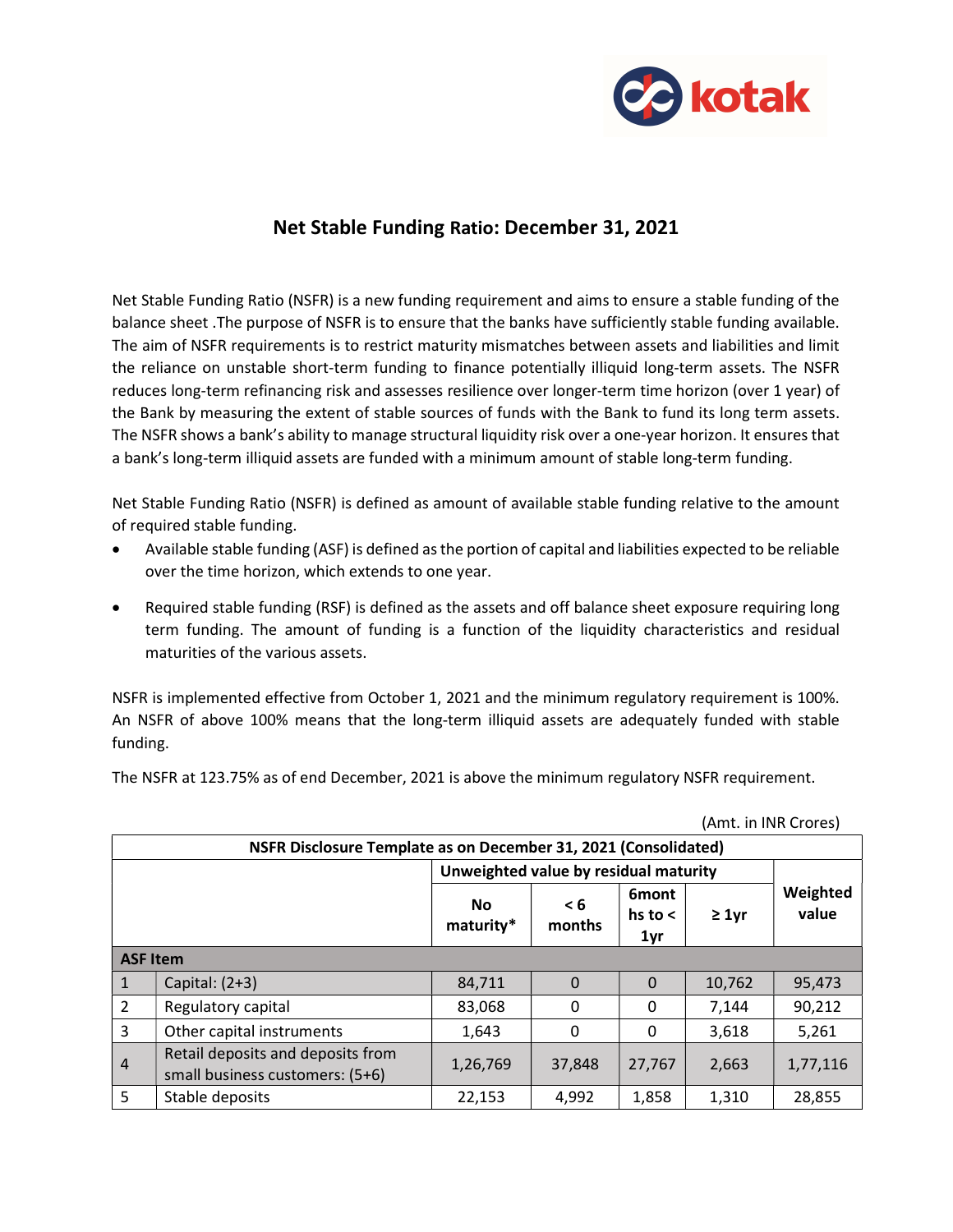

| NSFR Disclosure Template as on December 31, 2021 (Consolidated) |                                                                                                                                                                            |                                       |               |                             |              |                   |
|-----------------------------------------------------------------|----------------------------------------------------------------------------------------------------------------------------------------------------------------------------|---------------------------------------|---------------|-----------------------------|--------------|-------------------|
|                                                                 |                                                                                                                                                                            | Unweighted value by residual maturity |               |                             |              |                   |
|                                                                 |                                                                                                                                                                            | <b>No</b><br>maturity*                | < 6<br>months | 6mont<br>hs to $\lt$<br>1yr | $\geq 1$ yr  | Weighted<br>value |
| 6                                                               | Less stable deposits                                                                                                                                                       | 1,04,616                              | 32,856        | 25,909                      | 1,353        | 1,48,261          |
| $\overline{7}$                                                  | Wholesale funding: (8+9)                                                                                                                                                   | 35,653                                | 35,641        | 12,914                      | 4,079        | 46,183            |
| 8                                                               | <b>Operational deposits</b>                                                                                                                                                | $\mathbf 0$                           | 0             | $\mathbf 0$                 | 0            | 0                 |
| 9                                                               | Other wholesale funding                                                                                                                                                    | 35,653                                | 35,641        | 12,914                      | 4,079        | 46,183            |
| 10                                                              | Other liabilities: (11+12)                                                                                                                                                 | 23,751                                | 52,154        | 7,384                       | 12,852       | 17,454            |
| 11                                                              | <b>NSFR</b> derivative liabilities                                                                                                                                         |                                       | 649           | $\mathbf 0$                 | $\mathbf 0$  |                   |
| 12                                                              | All other liabilities and equity not<br>included in the above categories                                                                                                   | 23,751                                | 51,505        | 7,384                       | 12,852       | 17,454            |
| 13                                                              | Total ASF (1+4+7+10)                                                                                                                                                       |                                       |               |                             |              | 3,36,226          |
| <b>RSF Item</b>                                                 |                                                                                                                                                                            |                                       |               |                             |              |                   |
| 14                                                              | Total NSFR high-quality liquid assets<br>(HQLA)                                                                                                                            |                                       |               |                             |              | 3,528             |
| 15                                                              | held at other financial<br><b>Deposits</b><br>institutions for operational purposes                                                                                        | 1,102                                 | 1,852         | 65                          | $\mathbf{1}$ | 1,498             |
| 16                                                              | Performing loans and securities:<br>$(17+18+19+21+23)$                                                                                                                     | 1,814                                 | 96,534        | 27,752                      | 1,57,438     | 1,76,406          |
| 17                                                              | financial<br>Performing<br>loans<br>to<br>institutions secured by Level 1 HQLA                                                                                             | 0                                     | 23,225        | 0                           | 0            | 0                 |
| 18                                                              | to financial<br>Performing<br>loans<br>institutions secured by non-Level 1<br>HQLA and unsecured performing<br>loans to financial institutions                             | 1,665                                 | 13,774        | 4,532                       | 16,566       | 20,400            |
| 19                                                              | Performing loans to non-financial<br>corporate clients, loans to retail<br>and small business customers, and<br>loans to sovereigns, central banks,<br>and PSEs, of which: | 0                                     | 57,867        | 22,553                      | 1,18,185     | 1,39,617          |
| 20                                                              | With a risk weight of less than or<br>equal to 35% under the Basel II<br>Standardised Approach for credit risk                                                             | 0                                     | 8,903         | 2,931                       | 14,807       | 15,553            |
| 21                                                              | Performing residential mortgages, of<br>which:                                                                                                                             | 0                                     | 655           | 667                         | 22,687       | 15,401            |
| 22                                                              | With a risk weight of less than or<br>equal to 35% under the Basel II<br>Standardised Approach for credit risk                                                             | 0                                     | 655           | 667                         | 22,687       | 15,401            |
| 23                                                              | Securities that are not in default and<br>do not qualify as HQLA, including<br>exchange traded equities                                                                    | 149                                   | 1,013         | 0                           | $\pmb{0}$    | 988               |